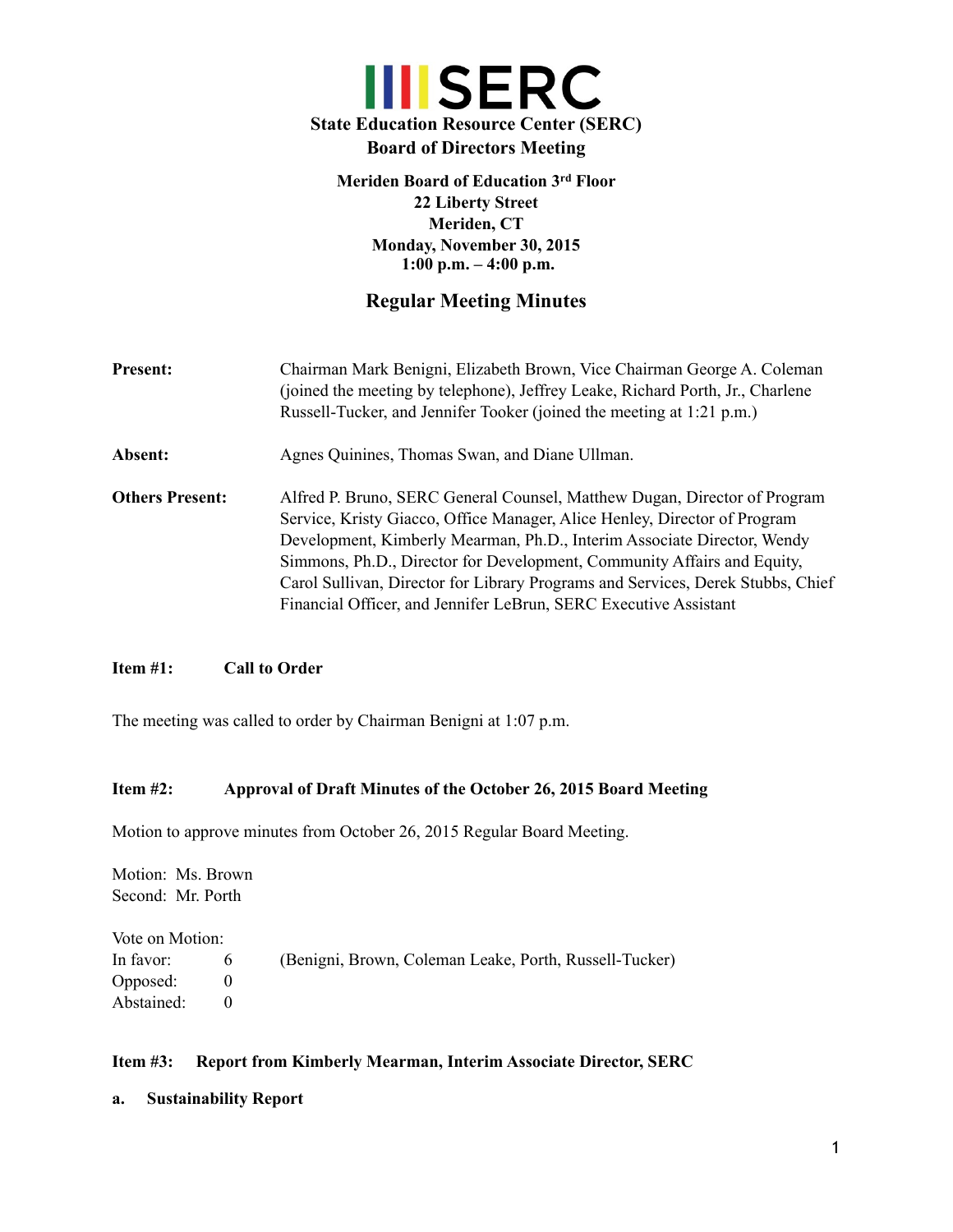Dr. Mearman discussed the SERC Sustainability Plan that was presented on November 19, 2015 to the Connecticut State Department of Education (CSDE). Topics shared included SERC's current status, focus, funding, functions, and staffing.

There was general discussion.

Dr. Merman's presentation is available on the SERC website.

## **b. Fiscal Report**

Item tabled.

## **c. SERC Foundation Update**

Item tabled.

## **Item #4: Executive Session**

Dr. Benigni requested a motion to go out of order and enter into Executive Session.

Motion: Mr. Leake Second: Ms. Brown

Vote on Motion:

| In favor:  | (Benigni, Brown, Coleman Leake, Porth, Russell-Tucker, Tooker) |
|------------|----------------------------------------------------------------|
| Opposed:   |                                                                |
| Abstained: |                                                                |

Motion to enter into executive session at 1:25 p.m.

Motion: Mr. Leake Second: Ms. Brown

Vote on Motion: In favor: 7 (Benigni, Brown, Coleman Leake, Porth, Russell-Tucker, Tooker) Opposed: 0 Abstained: 0

Present in executive session were Board Chairman Mark Benigni and members Elizabeth Brown, Vice Chairman George A. Coleman (by telephone), Jeffrey Leake, Richard Porth, Jr., Charlene Russell-Tucker and Jennifer Tooker.

Motion to exit Executive Session with no motions or actions taken at 2:34 p.m.

Motion: Ms. Brown Second: Ms. Russell-Tucker

Vote on Motion: In favor: 7 (Benigni, Brown, Coleman Leake, Porth, Russell-Tucker, Tooker)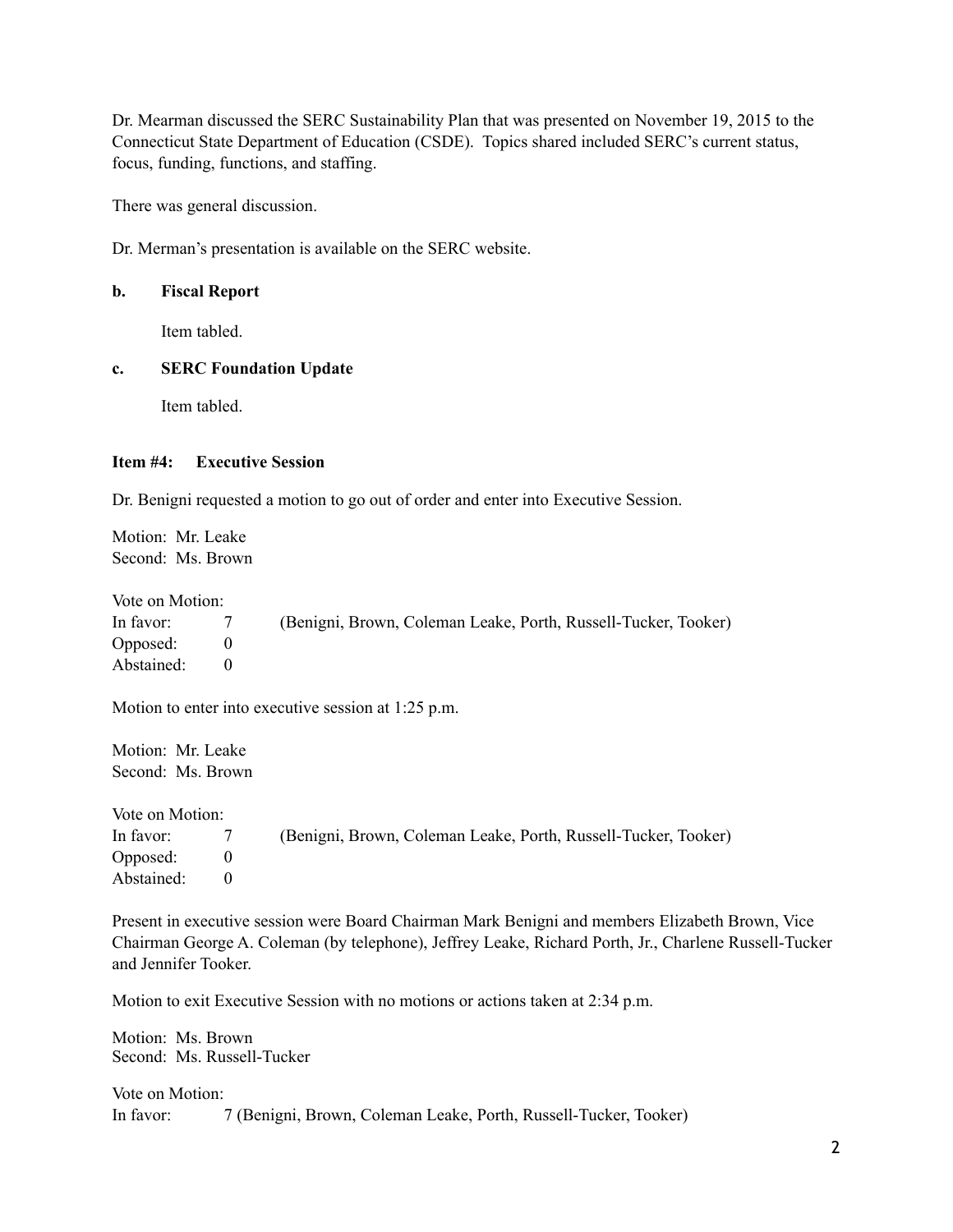Opposed: 0 Abstained: 0

## **Item #5: Item for Action**

a. Approval of SERC Sustainability Plan

Ms. Brown put forth a motion that the SERC Sustainability Plan be sent to the Operations Committee for review and possible edits.

Motion to refer the Sustainability Plan to the Operations Committee for review and possible edits.

Motion: Ms. Brown Second: Mr. Porth

Vote on Motion:

In favor: 7 (Benigni, Brown, Coleman Leake, Porth, Russell-Tucker, Tooker) Opposed: 0 Abstained: 0

## **Item #6: Committee Reports**

**a. Finance**

Item tabled.

## **b. Operations**

Item tabled.

#### **c. Programs**

Item tabled.

## **Item #7: Items for Discussion**

## a. **SERC Lease Negotiations/January 2017**

Item tabled.

## **b. Board of Directors Retreat – Rescheduled Date**

Retreat Date is tentatively scheduled for January 25, 2016.

## **c. Board of Directors Regular Meeting Dates (Schedule)**